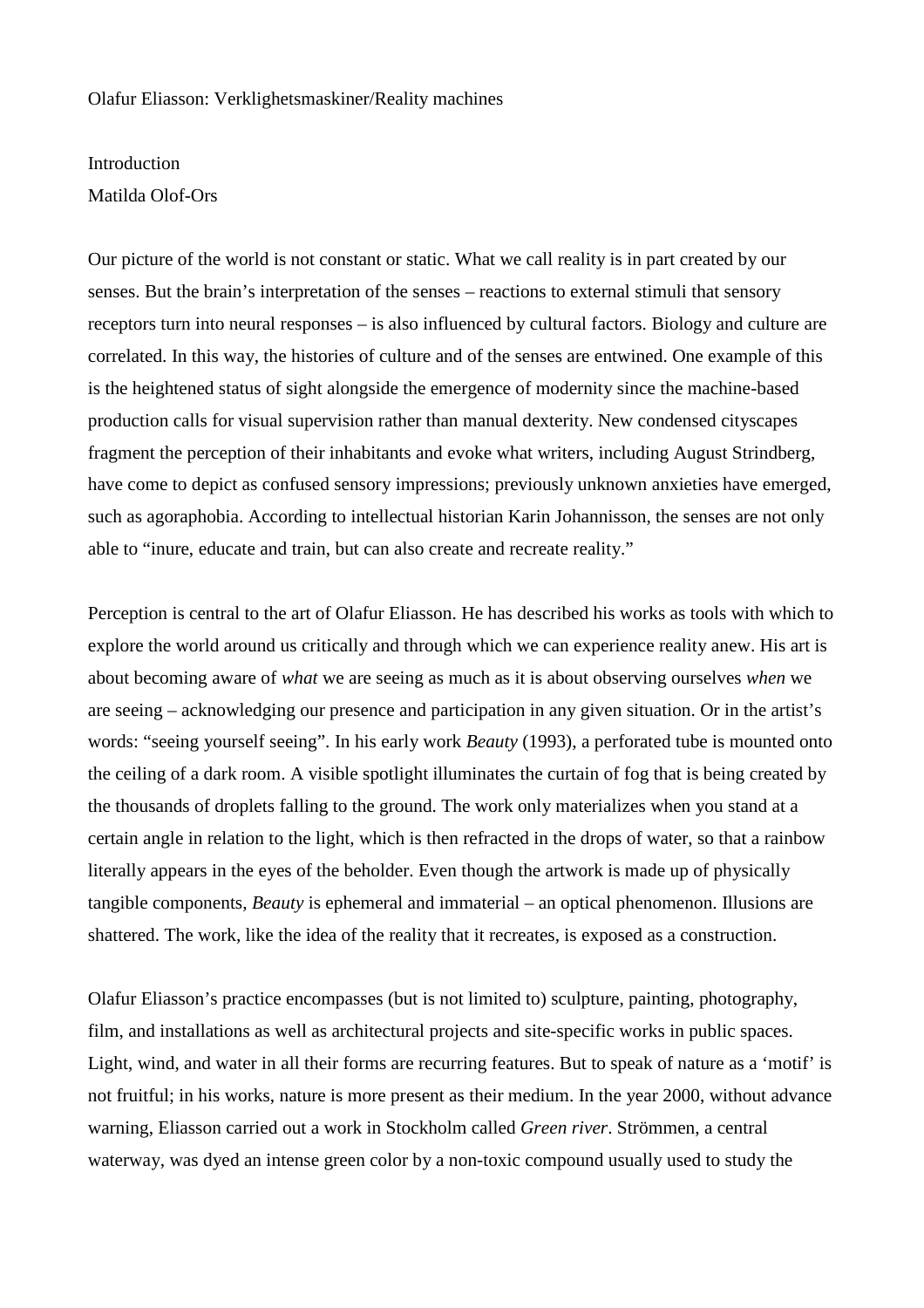movements of currents in watercourses and the ocean. During the brief period of time that the work existed, this familiar space in the city was made more visible and yet more foreign.

Certain lines of inquiry, methods, and experimental approaches permeate Eliasson's architectural projects and his creations for artistic contexts. As such, trying to draw a line between art and architecture becomes less important. The facades of Harpa, Reykjavik Concert Hall and Conference Centre (2005–11), were designed by Olafur Eliasson and Studio Olafur Eliasson in collaboration with Henning Larsen Architects. The building's southern facade is made up of transparent dichromatic 'quasi bricks' also designed by Eliasson and his studio. The quasi brick, which appears in various constellations in several of Eliasson's works, can be described as a stackable, twelvesided brick based on fivefold symmetry. Its shape references the basalt columns that are commonly found in Iceland's nature. Like most of Eliasson's buildings and pavilions, the facade of Harpa is mostly transparent and the hundreds of quasi bricks make up both its structure and its aesthetic figuration.

*Olafur Eliasson: Verklighetsmaskiner/Reality machines* has been organized by Moderna Museet in collaboration with ArkDes, the Center of Architecture and Design. The exhibition spans Eliasson's entire career, from the early 1990s to the present day. It begins with *Model room* (2003), a landscape of geometrical models and objects, many of which were created by Eliasson in collaboration with the recently deceased Icelandic mathematician and architect Einar Thorsteinn. Over the years this work has generated an ever-growing three-dimensional archive: a collection of substantialized ideas, some of which were further developed and realized later on in other installations, pavilions and projects. For instance, Eliasson's ongoing investigations provide the foundation for the new work *Less ego wall* (2015), a partly openwork construction, the complex geometric structure of which makes up one wall of the exhibition. The wall is constructed from stackable modules made of stainless-steel mirrors. creating a pattern that reflects the room and our own image. . *Model room* can also be seen as an expression of the artist's view of the importance of guiding thoughts to action. Ideas need to take shape if they are to be tested, and their realization in itself is important. By extension, this can also be applied to questions of democracy or the individual experience of influencing society and the world at large through an action. According to Eliasson, places and rooms as well as cityscapes and public spaces can be defined as either inclusive or exclusive. The former can be influenced; the latter do not invite participation. The idea of a museum as a public space, and the function, responsibility, and potential of museums has long engaged Eliasson. He views the museum as one of the few arenas where people with different outlooks can meet and share experiences.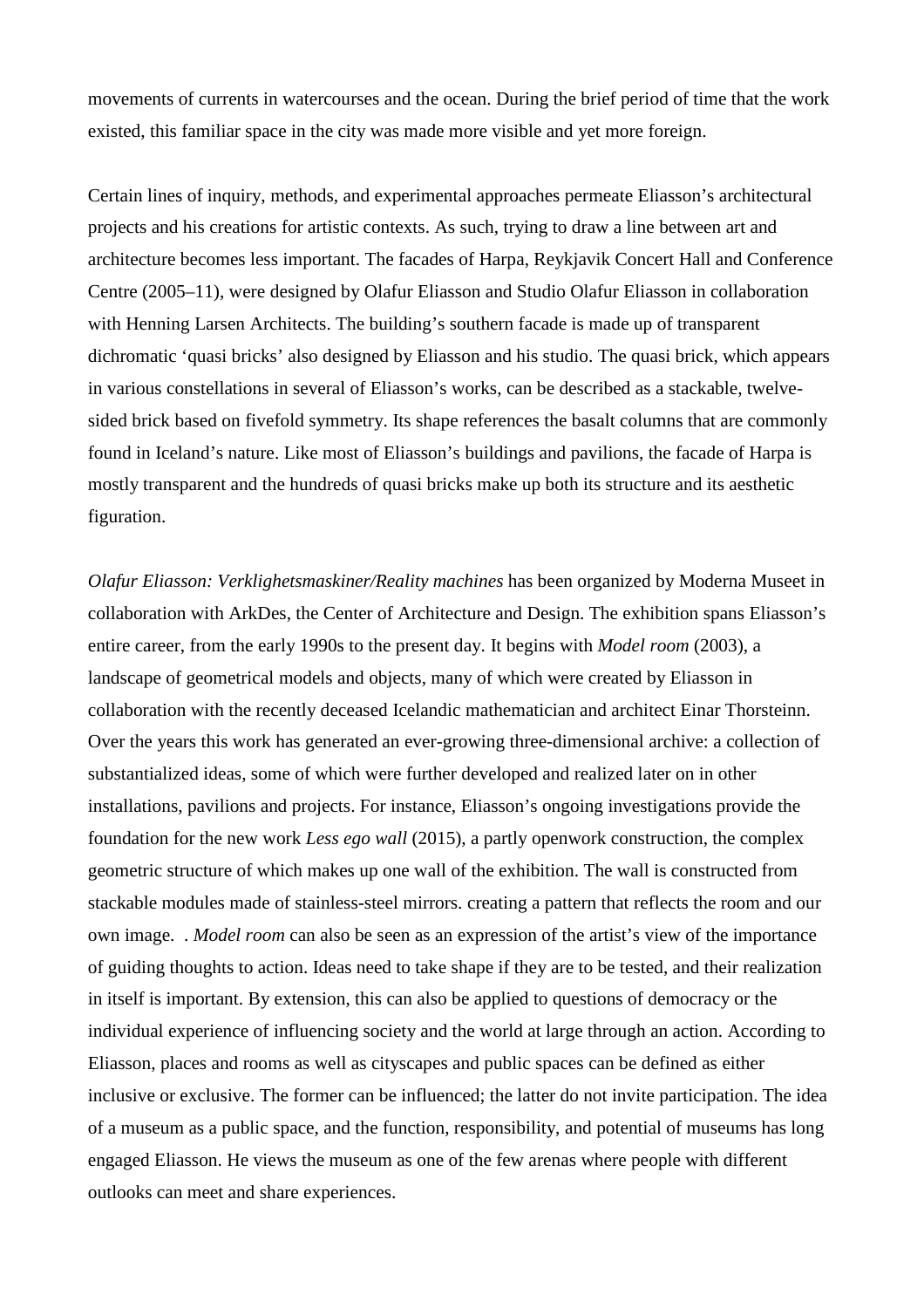In Studio Olafur Eliasson in Berlin, around ninety people – architects, art specialists, technicians, engineers, designers, and cooks, among others – are all working together to realize projects. This broad scope of talent reflects the studio's activity and Eliasson's method of realizing ideas in an experimental and investigative way, often in dialogue. Philosophy, psychology, mathematics, and the natural sciences are clearly present in his artistic practice. Collaborators and partners in dialogue are sought out across the sciences. In literature about Eliasson, phenomenology (along with individuals such as Maurice Merleau-Ponty) is often cited as an early, meaningful source of inspiration. The philosopher and sociologist Bruno Latour has been important to the artist in later years, as has the author and philosopher Timothy Morton, who has written one of the texts in this catalogue. The *light and space* artists of the American West Coast, including Robert Irwin, can also be counted among his central influences.

Movement in various forms characterizes many of the exhibition's installations. Sometimes movement is an inherent part of the work. For example in *Ventilator* (1997) a fan circulates in irregular pathways above our heads as a result of the draft generated by its own motor. In other works – *Beauty* (1993), for instance – the components are static, and the viewer's own movements take center stage*.* In some cases we move through the work, as in *I only see things when they move*  (2004) or *Seu corpo da obra* (Your body of work) (2011). In *Moss wall* (1994), appearing in the first room of the exhibition, one of the walls is covered by a dense carpet in various green hues. Nature's ground cover has been moved indoors, and lichen has been mounted by hand to form a vertical organic tapestry. The work references the historical tradition of Nordic landscape painting, but instead of depicting nature, its flora literally have entered the institution. Nature has become part of culture. These ideas are also found in ecology and in the relatively new discipline known as object-oriented ontology. It calls into question a long-dominant anthropocentric view, in which mankind has established its superior position at the expense of animals and nature. Instead, our age is described as the Anthropocene geological epoch, which began when the actions of the human race first had lasting global consequences for the planet's ecosystem. According to this theory, humankind can no longer be distinguished from nature (if one can even speak of Nature); we are fully integrated. Humankind no longer has access to untouched or archetypal nature. Everything has become culture. This theory reevaluates the position of the subject, like Dualism's subject/object. In Eliasson's installation *The sandstorm park* (1999), the floor is covered with sand. A tube, connected to an air-compressor and activated by a motion sensor, hangs from the ceiling. The viewer's presence and movements in the room activate the compressor: the tube fills with air and moves